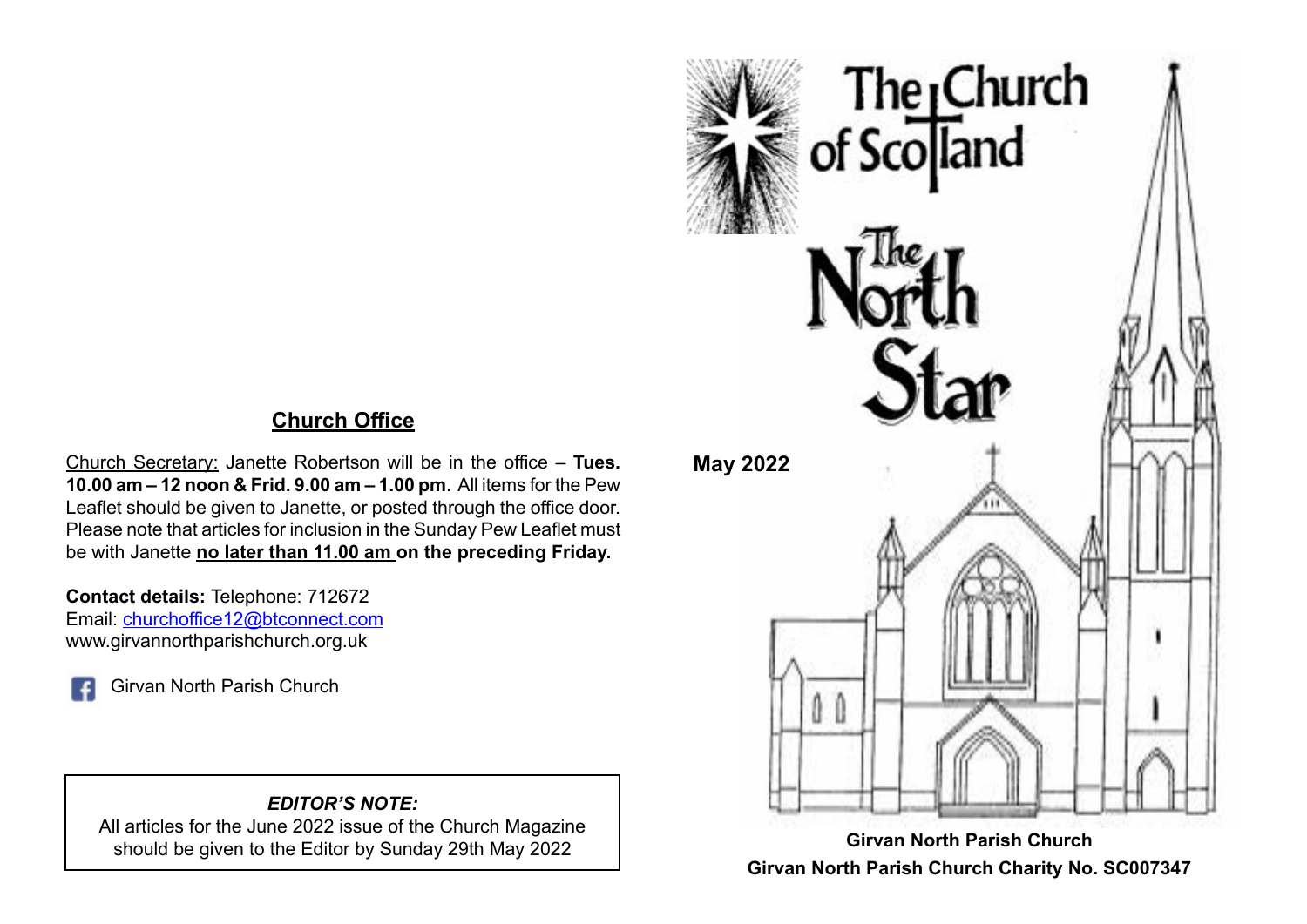#### **CHURCH OFFICIALS**

#### **INTERIM MODERATOR:**

Dr. James Anderson 67 Henrietta Street , Tel: 710059 **LOCUM:**

Mr. Glenn Ronald 188 Prestwick Road Ayr. KA8 8NP. Tel: 01292 286861 **SESSION CLERK:**

Mrs. Pauline Rattray 17 North Park Avenue, Tel: 07809442460 **ASSISTANT TO SESSION CLERK:**

Mr Ian Fitzsimmons 15 Smith Crescent, Tel: 712667 **TREASURER:**

Mrs. Margaret Benson 1 Rodney Drive, Tel: 713059 **ROLL KEEPER:**

Mr. Billy Benson 1 Rodney Drive, Tel: 713059 **CHURCH OFFICER:**

Mrs. Anne Johnston 9 The Avenue, Tel: 07478222904 **ORGANIST:**

Mrs. Marie Mortimer Gowlands Cottage, Barrhill, Tel: 821294 **CHURCH SECRETARY AND MAGAZINE EDITOR:**

Mrs Janette Robertson 78 Bourtreehall, Tel: 715195

#### **HALL CONVENER:**

Mrs Anne Johnston 9 The Avenue, Tel: 07478222904 (Keys & practical arrangements) Mrs Janette Robertson 78 Bourtreehall, Tel: 715195 (Bookings)

#### **SAFEGUARDING CO-ORDINATOR:**

Mrs Margaret Nicol, 52 The Avenue, Tel: 714044 **MAGAZINE CONVENERS:**

Mrs Irene Tyson 3 Kirkpatrick Street, Tel : 713590 Mrs Barbara Warren 35 Sycamore Drive, Tel : 714960

#### **F.W.O. CONVENER:**

Mrs. Agnes Gibson 7 Young Street, Tel: 479206

**CHURCH Tel. 712672**

### **Stamps**

Please bring along used stamps and place them in the box in the vestibule at the church building.

They are sent to World Mission at '121' who benefit in the region of £2,000 + per annum.

Please leave about one quarter of an inch around the stamp when you cut it off the envelope.

## **Computer Inkjet Cartridges**

The Rotary Club of Girvan closed down at the end of 2021. Used inkjet cartridges will now only be collected in aid of the Leprosy Mission Scotland. It needs three particular makes for this purpose. Hewlett Packard (HP), Lexmark and Dell.

The Church will post them off. Please continue handing in the three names makes for all cartridges, into the box at the front door vestibule.

 Many thanks for all cartridges previously given. TLM Scotland play a part in the exceptional work of caring and curing the dreaded disease of leprosy. *Thank You – Norma Logan*

## **Blythswood Care**

The Blythswood Charity Shop in Prestwick has closed, with no guarantee of opening in the area in the near future.

We will no longer be able to collect unwanted or unused donations from the congregation.

This should not affect the Shoe Box Appeal, as a special uplift is made every year.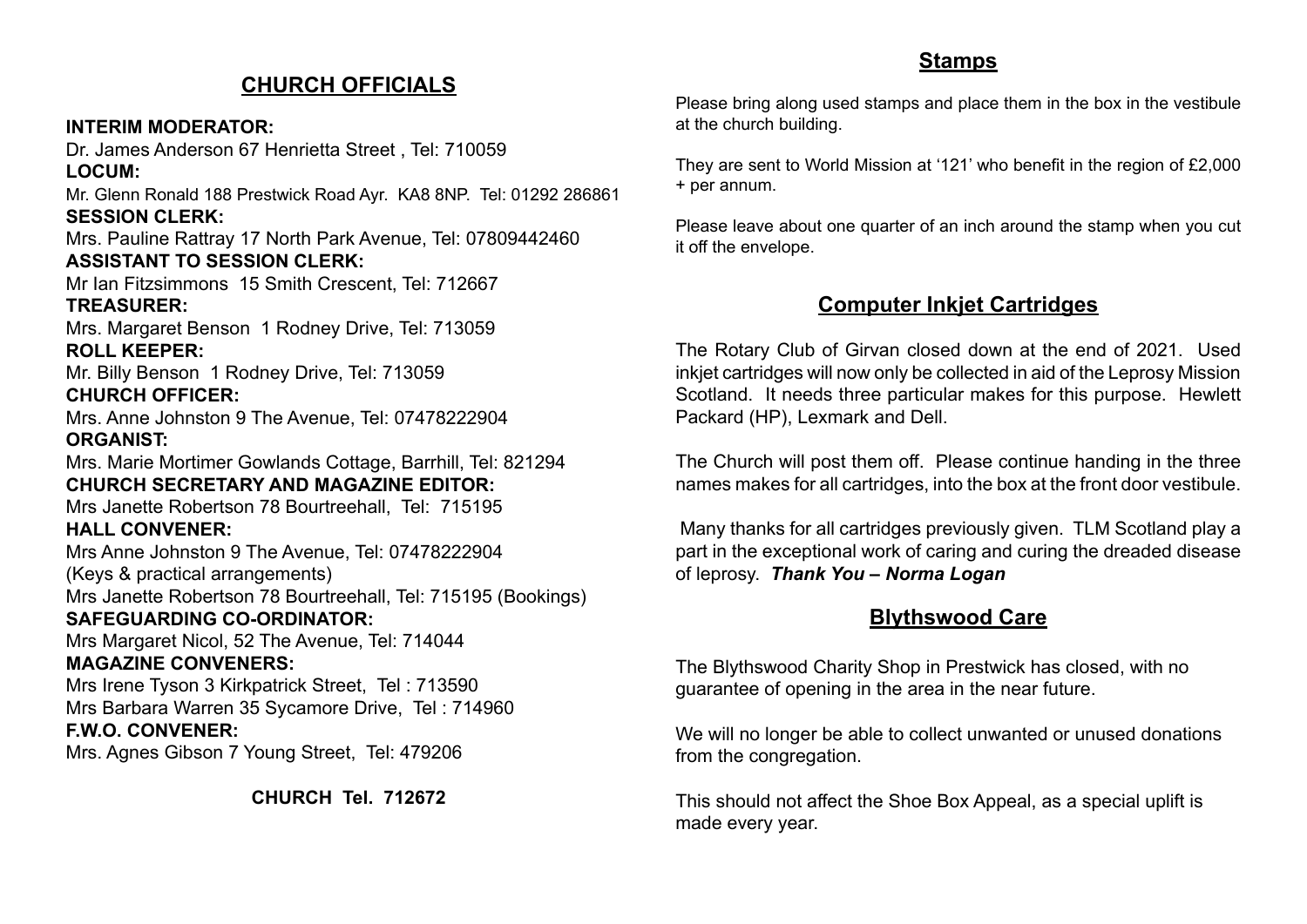#### **May Newsletter for Girvan North.**

**Dear friends**, we were all deeply saddened by the senseless killing of the respected Conservative politician, Sir David Amess, by someone with complete contempt for human life. Sir David was stabbed to death, last October, conducting constituency business, because he voted for air strikes, on Isis, in Syria and Iraq. His murderer, Ali Harbi Ali, who was convicted and is now serving a full life term, was planning terrorist attacks on other MPs. This killing followed Labour MP Jo Cox's fatal attack, in June 2016. After Jo's murder, and again when Sir David was murdered, a debate began about how to best protect MPs whilst also allowing them to still be accessible to the public whom they serve. A very difficult balancing act to observe.

Sir David had been an MP for 40 years. He was elected in 1983. He never sought ministerial office but instead focussed on his beloved constituents of Basildon, Essex, whom he diligently served. He had very strong political views but still achieved cross-party support due to his sincerity. He was well-liked by all in Parliament and was a popular constituency MP. He cared passionately about animals, fought against fuel poverty, and obesity, and had a very strong faith. He never took himself seriously but always took his work seriously. A lesson to us all. Every type of politician, but particularly national politicians, frequently get death threats, either on social media, or in the post , or on the telephone. It takes a very special person to become a politician; it takes a very special person to be completely accessible to their constituents; it takes a very special person to believe that they too will not be targeted, like Sir David Amess and Jo Cox were. Despite the bad press coverage politicians tend to get, I would like to believe that most politicians work very long hours and are very principled. Who would want to be a politician? Would we?

Similarly, every Christian always has to work very hard at defending their faith and staying true to their beliefs. This is despite the abuse and mockery that they frequently face. Just as it takes a very special person to be a principled politician, it also takes a very special person to be a principled Christian. The principled behaviour is what we increasingly must observe in a world where violence has become normalised. Violence of any kind is never, ever, acceptable. We must "raise our head above the parapet" when we see any injustice. As the late, great, preacher Martin Luther King has said: "Injustice anywhere is a threat to justice everywhere".

Sadly, all politicians, and Christians alike, must always protect themselves from ridicule, or from a more deadly act. They also must continue to be true to their beliefs and be accessible to anyone who seeks them out. In this increasingly violent world, we would give terrorists victory if we were cowed by any bully. If we seek inspiration we only need to look at the charismatic leadership of Ukraine's President Zelensky. He believed, from the start, that Ukraine was a match for the mighty army of Russia. That has proved to be the case. Ukraine's greater self-belief, better organisation, superior training, more generous pay, and more inspirational leadership, will **ultimately** lead to victory. We should never give in to terrorism. Every politician, and every Christian, in every nation, should never be in any doubt about that. **Best wishes**, **Glenn**.

#### **Ladies Afternoon Badminton Club**

The Afternoon Club finished on Wednesday 23<sup>rd</sup> March for the summer break.

The winter session was well attended (two new members).

Many thanks to all our ladies for their continued support and friendship in the running of the club.

Further details will be in the September church Magazine.

Have a good summer, and take care – keep safe.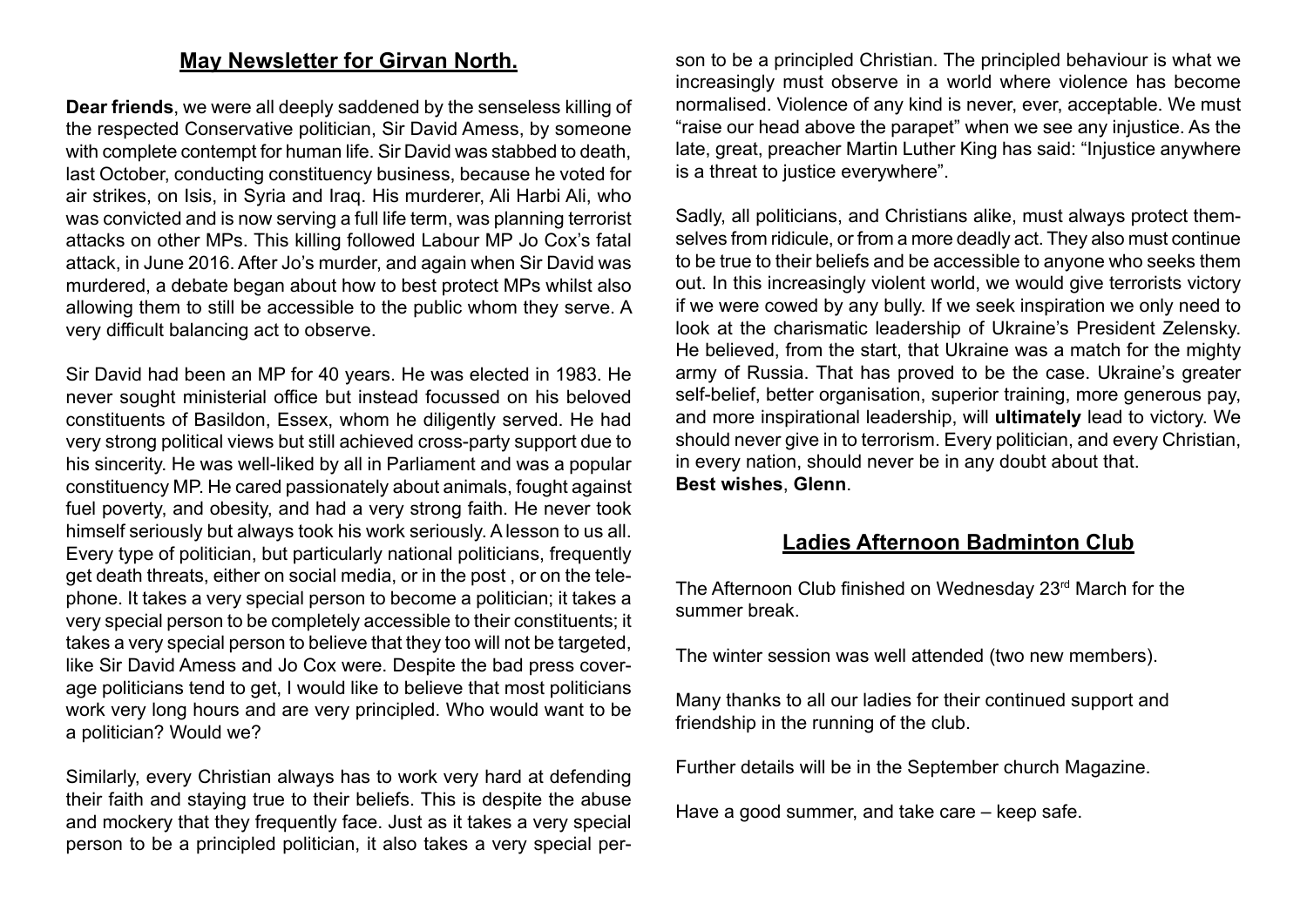#### **Notes from the Kirk Session**

The Kirk Session met on Tuesday 5<sup>th</sup> April and discussed and agreed the following business.

- • The Kirk Session welcomed the First Minister's recent announcement that wearing a mask is no longer essential during church services. Members may choose to wear a mask or not. Any members who would be more comfortable with a bit more space around them in church can feel confident that they will easily find a suitable seat. Not only are we looking forward to the Boys Brigade Service and Prize Giving on Sun 15<sup>th</sup> May but also the Celebration of Holy Communion on Sunday 25<sup>th</sup> June.
- Matthew Scobie reported that the quality of sound of the live recordings of Sunday services continues to improve. The services can be viewed on the Girvan North Parish Church Facebook page and are attracting more than 200 views!
- • Girvan: North Parish Church moved to the Unitary Constitution on 1st January 2018. The Kirk Session agreed that first steps should be taken towards our Action Teams starting back again after a period of absence due to restrictions. It will be good to get back to normal again.
- Our Interim Moderator, Dr Jim Anderson, reported that our Joint Mission plan has been submitted to Ayr Presbytery. The plan, to unite the two parish churches in Girvan with Dailly and Barr, is the first to be received. The Presbytery has assessed the two manses and we are hoping that they will ratify our joint recommendation that the North Manse is the preferred option. This would allow further progress to be made.

The Kirk Session will meet again on Monday 9<sup>th</sup> May

Kind Regards Pauline Rattray Session Clerk

#### **Prayer Topics May**

1. The Leprosy Mission – The Democratic Republic of Congo Pray for our mental health research project ("Peace of the Heart"). Please pray that our work will bear fruit capable of benefitting those affected by leprosy and other neglected tropical diseases.

#### 2. Open Doors - Uzbekistan

Recently, police officers broke into the house of a pastor and searched his house for religious materials. They also went into schools and took phones from students to check them for religious content. Pray for those believers and that the raids will not have negative consequences for the church.

#### 3. Mission Aviation Fellowship

Praise God for MAF Technologies Papua New Guinea. The team is crucial to the installation of solar power in the country. The reliable energy source provided by the sun has become vital for many of PNG's small remote villages. Like hundreds of villages throughout PNG Kwaphalim is surrounded by mountains and cut off from a main hospital. Pray for God's blessing on its clinic, where the solar panels we installed ensure that surgery can continue uninterrupted and vaccines remain safely chilled.

4. "Bring before the Lord the Ukrainian situation". Give thanks for the courage and perseverance of their soldiers and pray for a speedy and decisive victory for them. Pray for comfort for all who have lost loved ones. Ask that the Russian people would be told the truth.

Pray for many people in these days who feel misfits in society and worthless, that they might know that in God's eyes no one is worthless. All are loved and special and each one has a purpose whoever they are. Remember the depressed, the abused, addicts and prisoners and all who are tempted to get involved in criminal offences.

Pray for a new vision for the church today. Ask God to raise up men and women of spiritual stature to lead us to new heights and depths of maturity in our faith. Pray for God-given wisdom in all decision making. Give thanks for all God's blessings.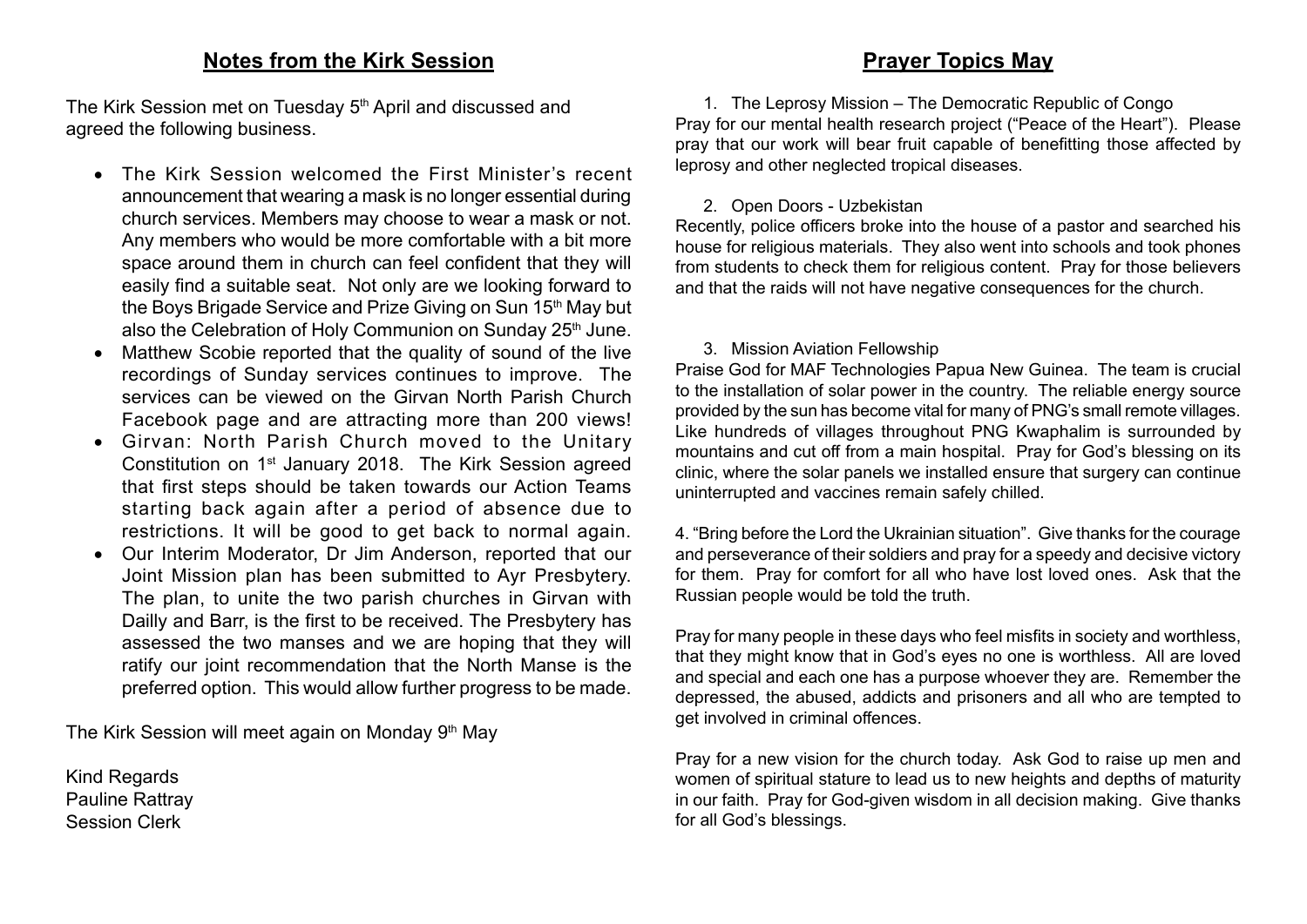# **Crossword Pupzle**



#### **ACROSS**

- 3. To be in a state of pleasure, satisfaction, joy or delight
- 4. Free from conflict; getting along with others; opposite of war
- 5. To be undecided or unbelieving that something is true
- 6. The body parts at the end of the arms
- 8. Not open
- 9. To break God's law

#### **DOWN**

- 1. The disciple who would not believe without seeing
- 2. To believe in something for which there is no proof
- 5. An entrance into a building or room
- 7. A thin piece of metal with one pointed end and one flat end which you hit with a hammer

| D⊏          |              |     | Ъ   | ндрр. |
|-------------|--------------|-----|-----|-------|
| <b>NAIL</b> | <b>HOMAS</b> | ٦ΞΓ | SIN | ־11R  |



Copyright © Sermons4Kids, Inc. May be reproduced for Ministry Use

## Children's Worship Bulletin



John 20:19-31

Word Search Puzzle

|    |     | JMN    |   | PSMBJDJYDJS                   |  |  |       |              |   |      |     |  |
|----|-----|--------|---|-------------------------------|--|--|-------|--------------|---|------|-----|--|
|    | CX. |        |   | I T A T F M L H O Y W A X     |  |  |       |              |   |      |     |  |
|    |     |        |   | W X R K N Y G X P O F O M E D |  |  |       |              |   |      |     |  |
|    |     |        |   | X M A D V Y G E A X C O R E H |  |  |       |              |   |      |     |  |
|    |     |        |   | R X C C J V D R L X H K V S A |  |  |       |              |   |      |     |  |
| т  |     |        |   | L L U V E D A E T N E E D M   |  |  |       |              |   |      |     |  |
| т  |     |        |   | K E S H E H I R C I N S D S   |  |  |       |              |   |      |     |  |
| Ω  |     |        |   | X S C W B A S S L O C Y N     |  |  |       |              |   |      | ா   |  |
| G  |     |        |   | R U O L K N Z E C L R G D N   |  |  |       |              |   |      |     |  |
| Е  |     |        |   | O H D Q Z D B H J I           |  |  |       | $\mathbf{I}$ | D | -E   | - P |  |
| т  | S I |        | U | J J S A S R S P F E Z         |  |  |       |              |   |      |     |  |
| н  | N   | $\top$ |   | FEKDPI                        |  |  | A M I |              | L | в    | D   |  |
| E. |     |        |   | T W U S N K D D U L G E E     |  |  |       |              |   |      | - E |  |
| R  |     |        |   | S R N U K P S E S L V H       |  |  |       |              |   | N    | - S |  |
| R  | P   |        |   | T V S V D O U B T I           |  |  |       |              |   | NG B |     |  |

| <b>JESUS</b>   | <b>TOGETHER</b> | <b>DOUBTING</b> | <b>RECORDED</b>  |
|----------------|-----------------|-----------------|------------------|
| MIRACI FS      | <b>SIGNS</b>    | <b>SHOWED</b>   | <b>BELIEVED</b>  |
| DOORS          | I IFF.          | <b>HANDS</b>    | <b>DISCIPLES</b> |
| <b>TOUCHED</b> | <b>THOMAS</b>   | <b>SIDE</b>     | <b>LOCKED</b>    |

**Your Church Name Here**  Anytown, Anywhere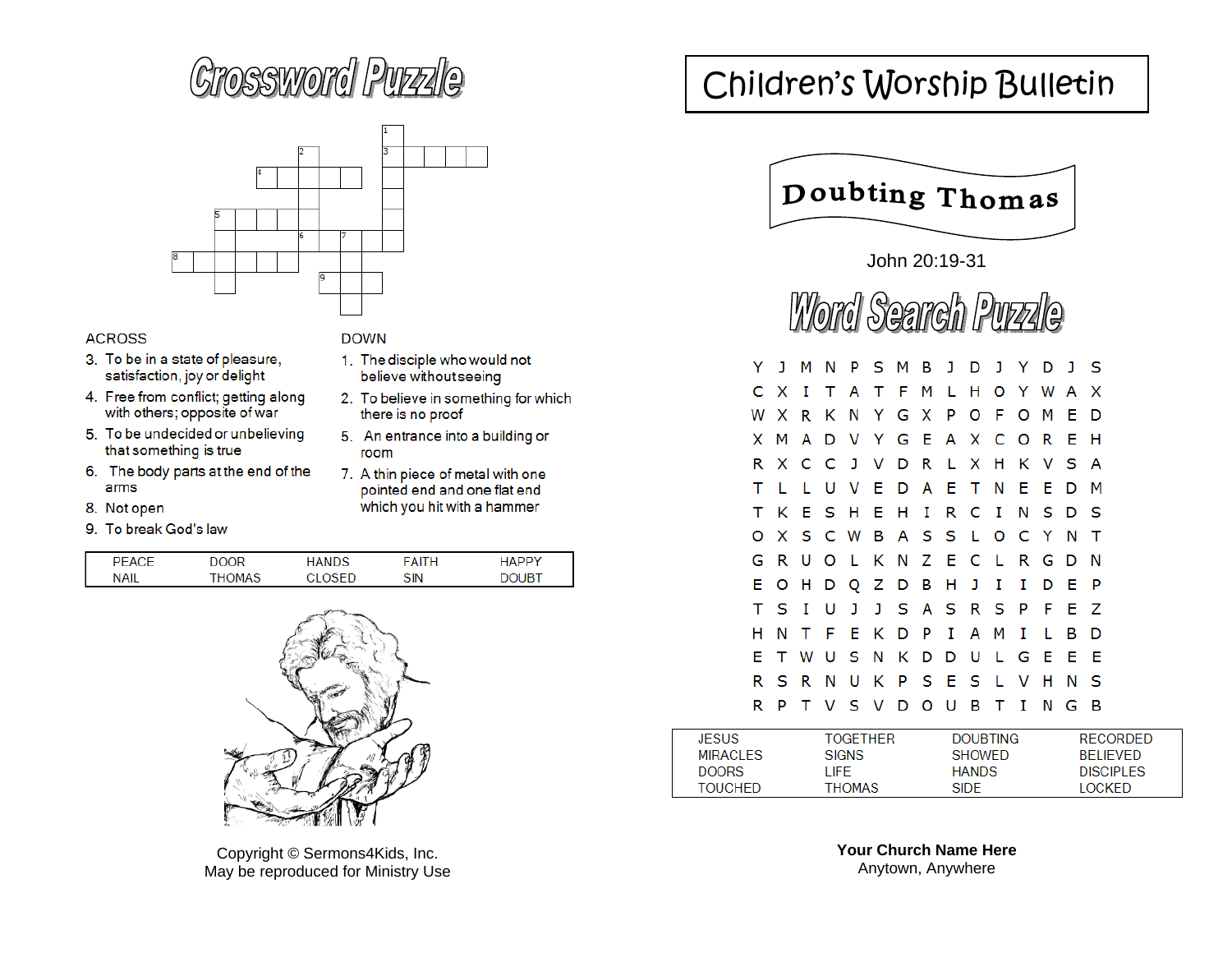**Coloring Page** 



Jesus Appears!

From BibleStoryCard Learning System(tm) Coloring Book © 1996 Wesleyan Publishing House. Used by permission. Additional BibleStoryCard resources are available by calling 1-800-493-7539 or visiting online http://www.wphonline.com

# Maze Purzle

# Stop doubting and believe!